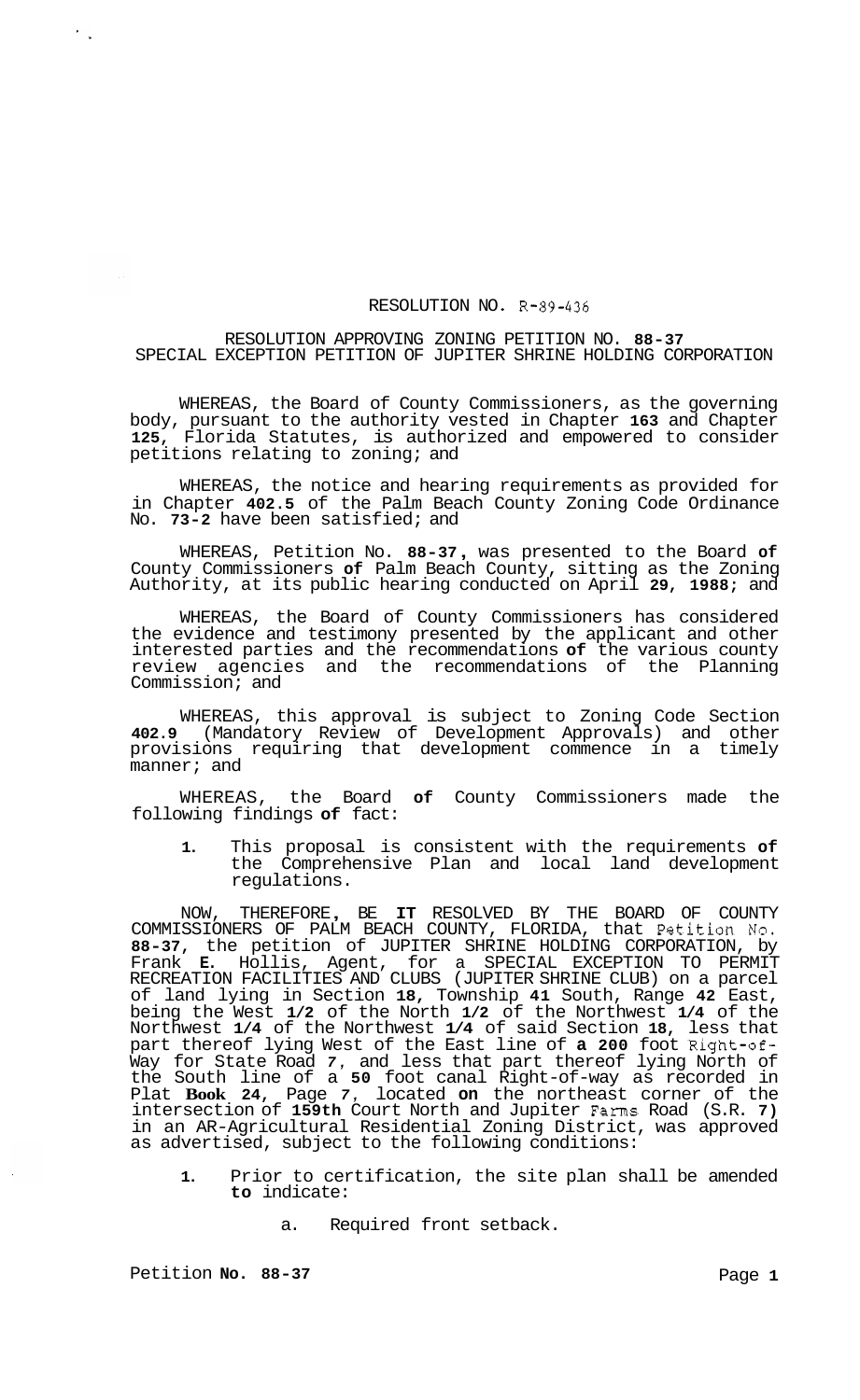- b. The perimeter landscape strip alternative **1, 2** or **3** along the eastern and northern property lines.
- C. Proper dimensions for all parking stalls.
- d. Required terminal islands.
- e. Required trees in terminal islands
- **f.**  Required minimum tree planting requirement.
- *4.*  The correct zoning **of** the adjoining property to the west.
- h. Relocation of vegetation twenty **(20)** feet south of the *50* foot canal right-of-way.
- i. Location *of* the required handicap stalls to provide convenient access to the building entrance.
- j. The maximum seating capacity **of** the facility.
- k. Removal **of** the parking stall located in the northeasternmost portion **of** the site.
- 1. Relocation of the parking stall which is located over the proposed well.
- **2.**  Vehicle parking shall be limited to the parking spaces designated on the approved site plan. **No** parking of vehicles shall be allowed in landscape areas, right-of- way, or interior driveways.
- **3. No** off-premises signs shall be permitted on site.
- **4. No** stock loading or dumpster pick-up will be permitted between the hours **of 9:00** p.m. and *7:OO* a.m.
- 5. The developer shall preserve and/or relocate the slash pine seedlings where-ever possible incorporating existing vegetation into the project design.
- **6.**  The developer shall retain the stormwater runoff in accordance with all applicable agency requirements in effect at the time of the permit application. However, at a minimum, this development shall retain onsite three **(3)** inches **of** the stormwater runoff generated by a three **(3)** year-one **(1)** hour storm as required by the Permit Section, Land Development Division. **The**  drainage system shall **be** maintained in an acceptable condition as approved by the County Engineer. In the event that the drainage system *is* not adequately maintained as determined by the County Engineer, this matter will be referred to the Code Enforcement Board for enforcement.